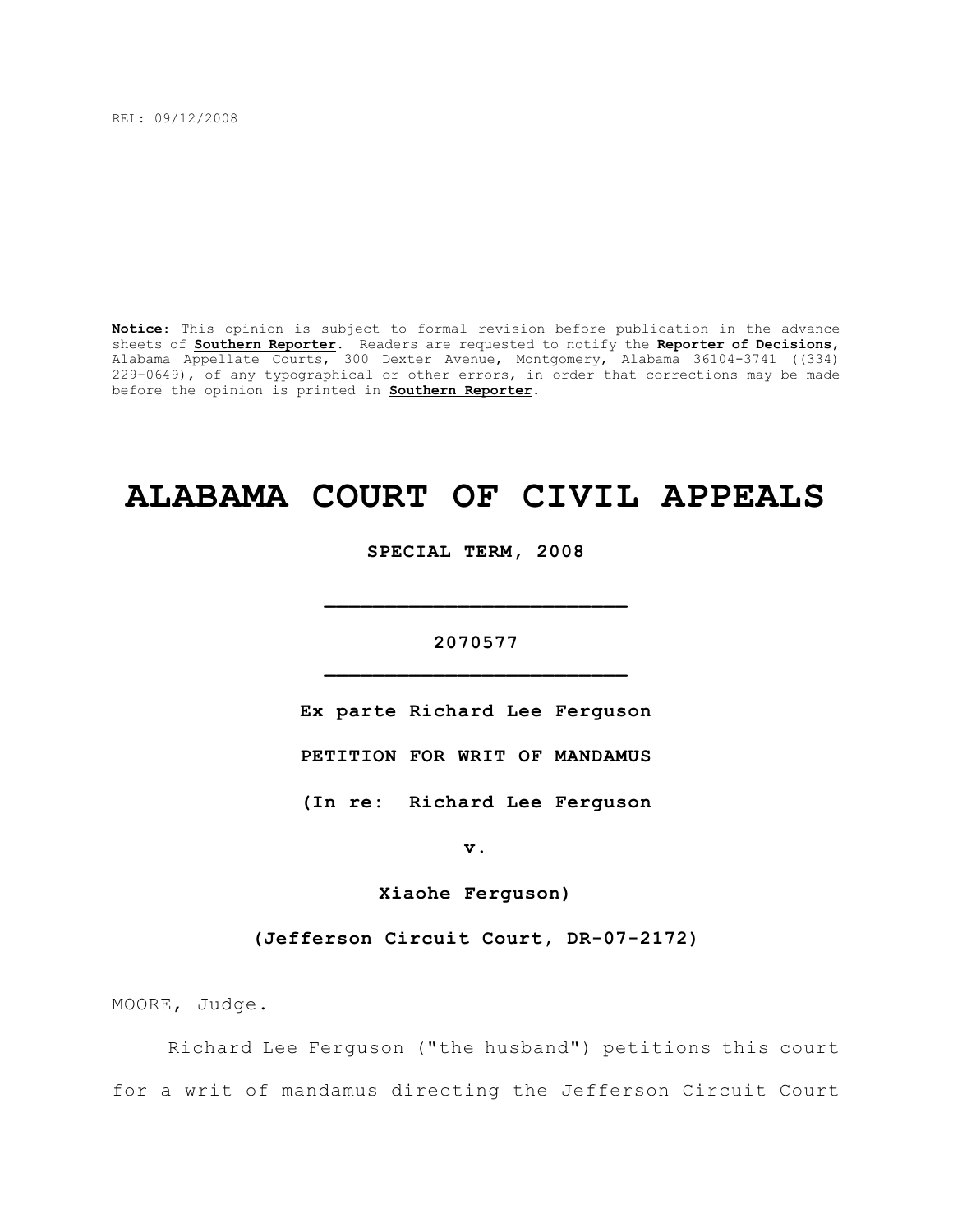to vacate its order denying his motion to dismiss the complaint for divorce filed by Xiaohe Ferguson ("the wife"). We deny the petition.

#### Procedural History

On November 15, 2007, the wife filed a complaint for a divorce from the husband. In her complaint, she alleged that she and the husband had been residents of Shelby County, Alabama, for more than six months immediately preceding the filing of the complaint and that the parties also reside in China. On December 19, 2007, the husband filed a motion to dismiss. On January 24, 2008, the husband filed a verified amended motion to dismiss. On February 1, 2008, the wife filed a response in opposition to the husband's motion, along with evidentiary materials. On February 12, 2008, the trial court entered an order stating, in pertinent part: "Based in part on Jennings v. Jennings, 647 So. 2d 777 (Ala. Civ. App. 1994), the [husband's] Motion to Dismiss is Denied." On March 25, 2008, the husband filed his petition for a writ of mandamus.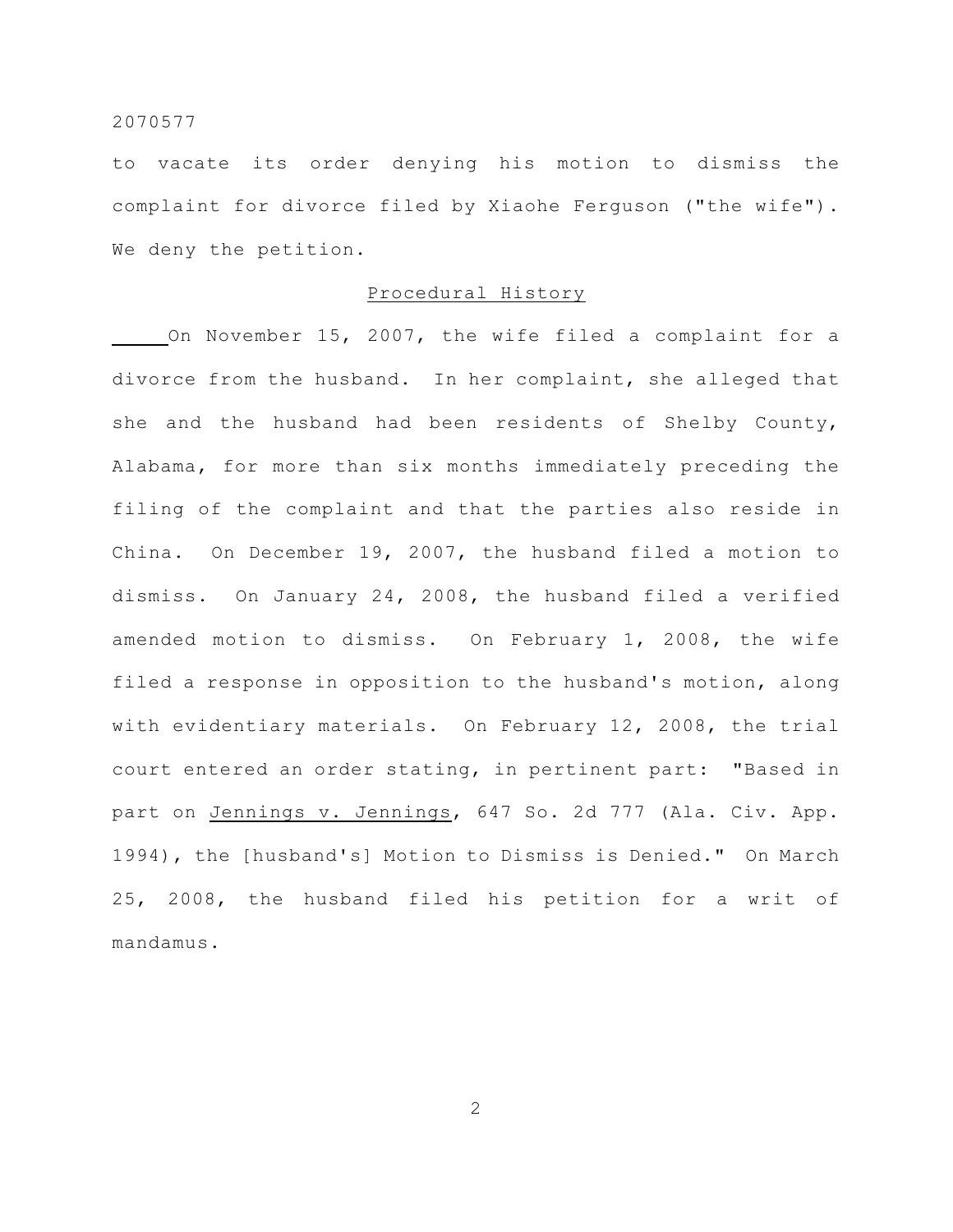## Standard of Review

"A writ of mandamus is an extraordinary remedy, and is appropriate when the petitioner can show (1) a clear legal right to the order sought; (2) an imperative duty upon the respondent to perform, accompanied by a refusal to do so; (3) the lack of another adequate remedy; and (4) the properly invoked jurisdiction of the court."

Ex parte BOC Group, Inc., 823 So. 2d 1270, 1272 (Ala. 2001).

"A petition for a writ of mandamus is a proper means by which to seek review of a question of subject-matter jurisdiction." Ex parte Williford, 902 So. 2d 658, 662 (Ala. 2004).

## Discussion

"Section 30-2-5, Ala. Code 1975, discusses the residency requirements for a plaintiff in a divorce action when the defendant is a nonresident of Alabama and states:

"'When the defendant is a nonresident, the other party to the marriage must have been a bona fide resident of this state for six months next before the filing of the complaint, which must be alleged in the complaint and proved.'

"If the residency requirements are not met, then a trial court does not have jurisdiction over the marital res and any judgment entered is void. Seymour v. Seymour, 597 So. 2d 1368 (Ala. Civ. App. 1992); Chavis v. Chavis, 394 So. 2d 54 (Ala. Civ. App. 1981). For the purposes of § 30-2-5, residence is the same thing as domicile. Seymour v. Seymour, supra. 'Domicile is defined as residence at a particular place accompanied by an intention to stay there permanently, or for an indefinite length of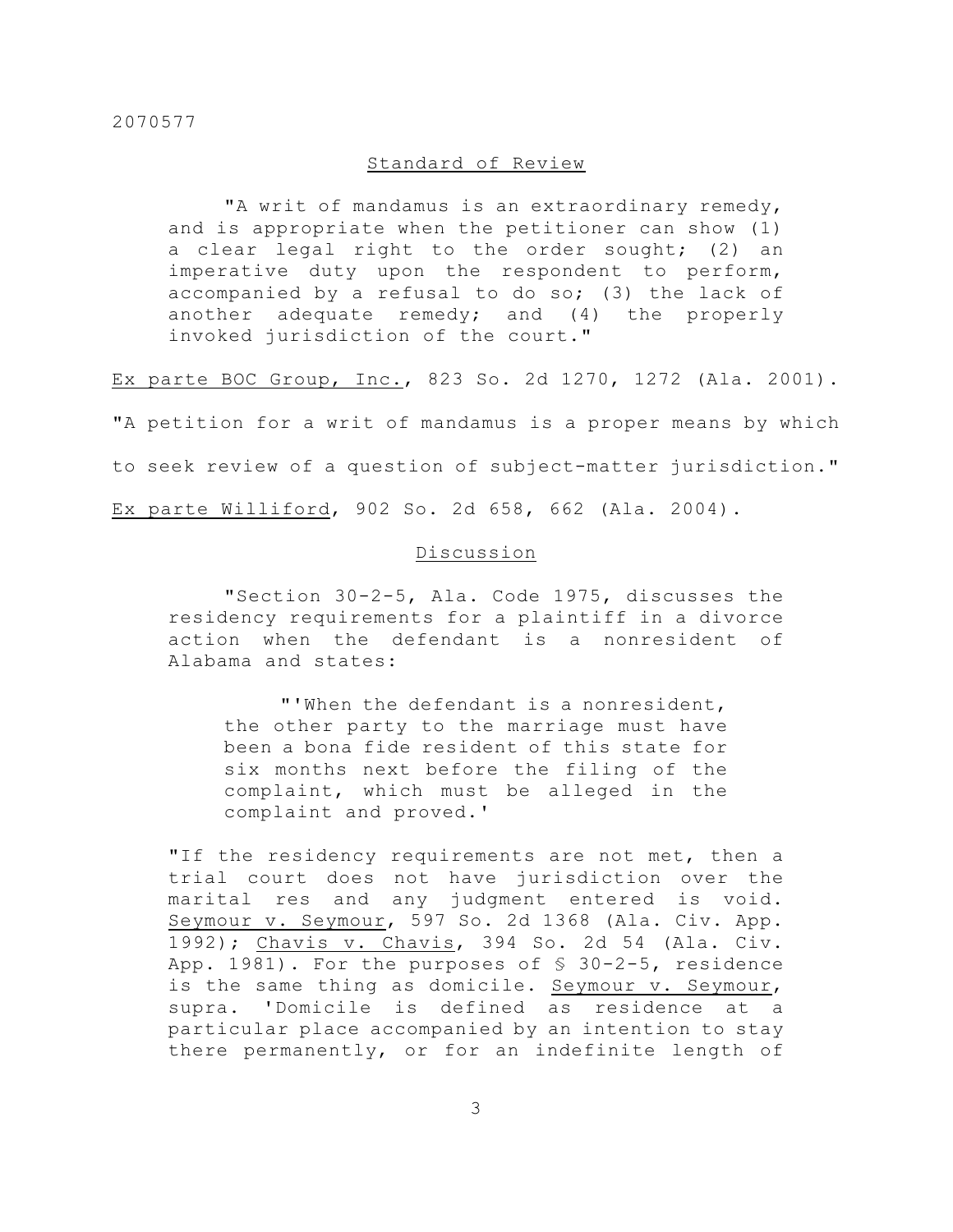time.' Nora v. Nora, 494 So. 2d 16, 17 (Ala. 1986). A person's domicile continues until a new one is acquired. Id."

Fuller v. Fuller, [Ms. 2060677, March 21, 2008] \_\_\_ So. 2d , (Ala. Civ. App. 2008). "[T]he burden is on the party who asserts a change of domicile to prove it." Richardson v. Richardson, 258 Ala. 423, 425, 63 So. 2d 364, 366 (1953).

In the present case, the husband argues that the wife was not "a bona fide resident of this state for six months next before the filing of the complaint" and that he is not a resident of Alabama. Accordingly, he says, the trial court lacked subject-matter jurisdiction. The wife does not assert that she is a resident of Alabama. She does, however, argue that the husband had been domiciled in Alabama and that he had not effectively changed his domicile to China.

The husband averred in his verified amended motion to dismiss that he is a resident of China. The husband verified that the parties own a house in Alabama but that it had been continuously rented to another family since November 2006 and that neither he nor the wife had resided in that house in over one year. In fact, the husband averred that he had been in the United States only for approximately 20 days since August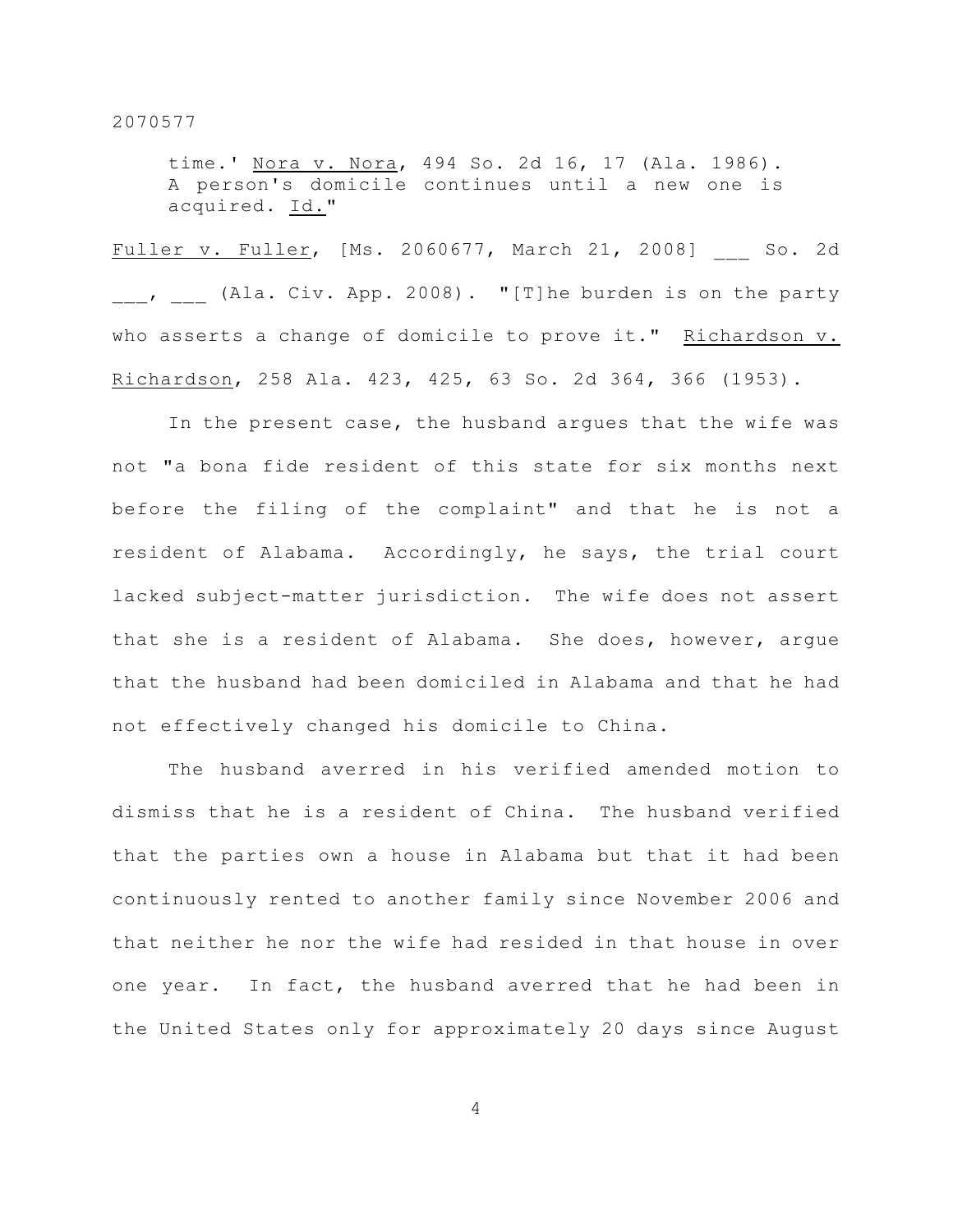2006. He further stated that the parties' three-year-old child has been enrolled in a five-day-a-week, bilingual, prekindergarten program in China since July 2007.

The wife submitted an affidavit in support of her opposition to the husband's motion to dismiss. In that affidavit, the wife stated that she and the husband had resided in the United States and China "during the past few years" and that they own property, including a house, in both countries. The wife further stated in her affidavit that the husband's permanent residence is in Alabama and that the husband claims the parties' Alabama house as his permanent residence on all official documents and on his federal and state income-tax returns. She stated that the husband is a United States citizen and is not a citizen of China. The wife also stated that the husband "maintains a current driver's license in Alabama, is registered to vote [in Alabama], owns real estate [in Alabama], maintains bank accounts [in Alabama], has employees [in Alabama], [and] files taxes in Alabama, both ... [individually] and [for] his corporation, L-Ferg, Inc.  $[1]$ " To support her affidavit testimony, the wife

 $1$ In her affidavit, the wife refers to this entity as "L-Ferg, Inc."; however, throughout the rest of the materials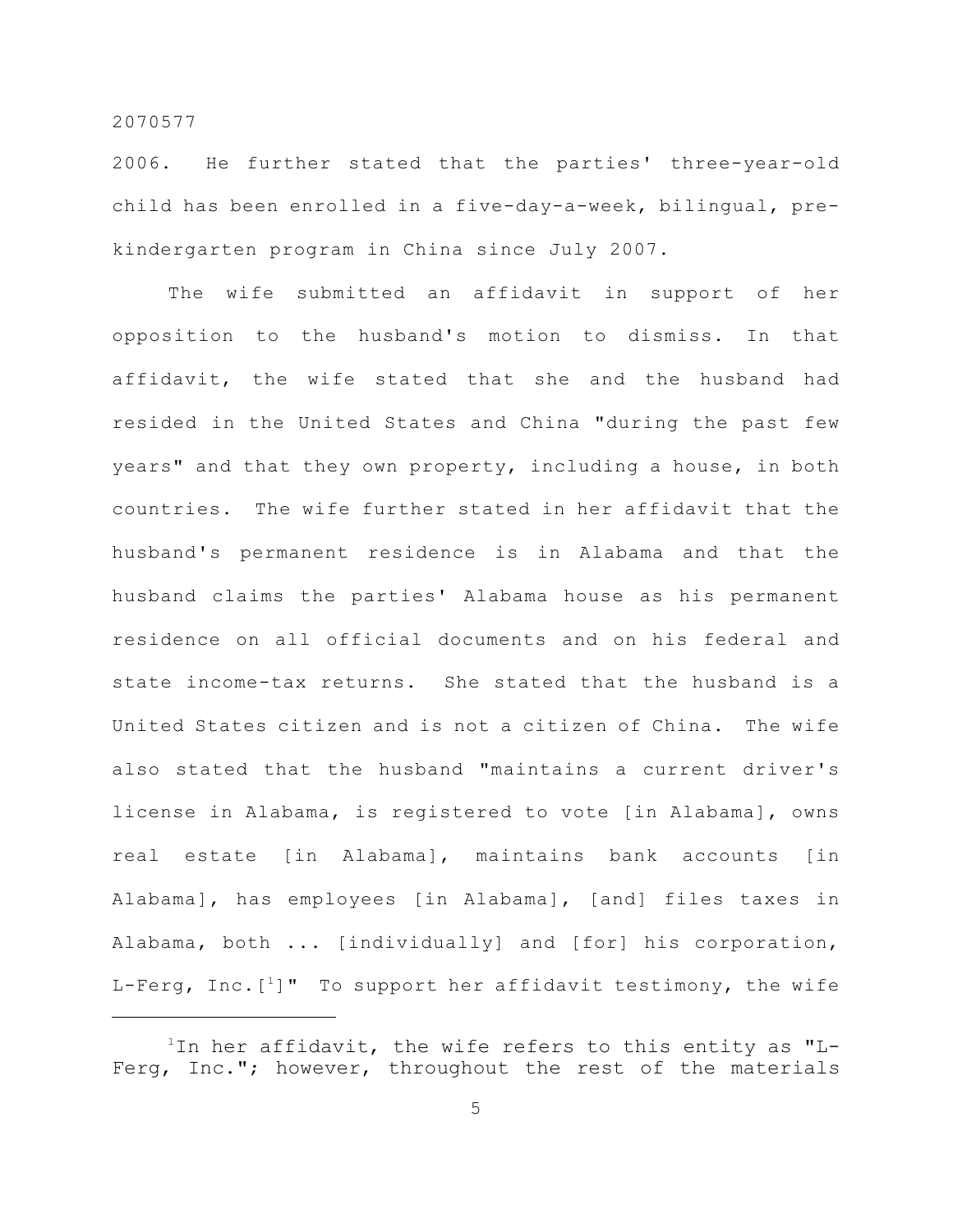submitted copies of the parties' joint checking-account statements and 2006 federal and Alabama income-tax returns filed by the parties and filed by L-Ferg International.<sup>2</sup>

We note that Andrews v. Andrews, 697 So. 2d 54 (Ala. Civ. App. 1997), one of the cases upon which the husband relies, is substantially analogous to this case. In Andrews, the husband filed a complaint for a divorce in Alabama, asserting that the parties had been residents of Alabama for more than six months. The wife, who had previously filed a complaint for divorce in Florida, entered a special appearance in the Alabama action to contest jurisdiction, asserting that she was a citizen of Florida and that the husband had not been a resident of Alabama for more than six months before his complaint for divorce was filed. 697 So. 2d at 55. This court noted that the husband had resided in Alabama for the six months preceding the filing of his complaint for divorce. 697 So. 2d at 56. However, the wife in Andrews presented evidence indicating that "the husband still carried a Florida driver's license at the time of the hearing, and that

 $\frac{2}{{\mathsf{See}}}$  note 1, supra.

before this court, this entity is referred to as "L-Ferg International."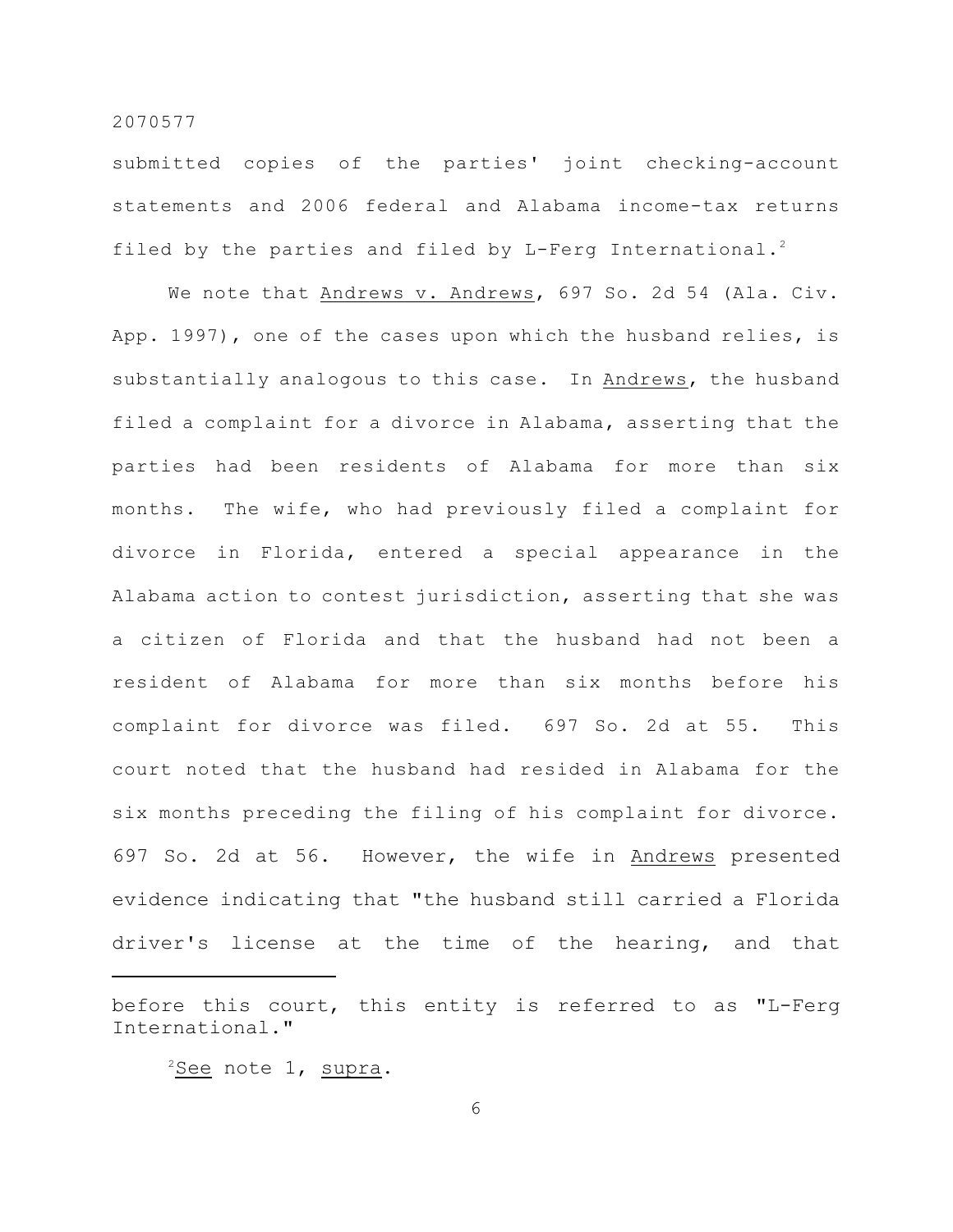litigation had begun before he changed his Birmingham country club membership statuses, voting locale, and tax information." 697 So. 2d at 57. This court held that the husband had effectively changed his domicile to Alabama, stating that the wife's evidence "show[ed] only an inertial delay in notifying various authorities of his changed residence." Id. We conclude, however, that Andrews should be overruled because it is not in line with other cases decided by this court and our supreme court.

In Ex parte Coley, 942 So. 2d 349 (Ala. 2006), Orliff Potts and Linda Potts, as personal representatives of the estate of Lindsay Faye Potts, sued Tyne Coley in the Jefferson Circuit Court. 942 So. 2d at 351. Coley sought to transfer the action to the Perry Circuit Court. The trial court denied Coley's motion to transfer, and Coley petitioned the Alabama Supreme Court for a writ of mandamus directing the trial court to transfer the action to the Perry Circuit Court, the county of her permanent residence. Id. at 351-52. The supreme court held that Coley had failed to establish that she had changed her domicile from Jefferson County to Perry County at the time the complaint was filed in January 2005, in face of evidence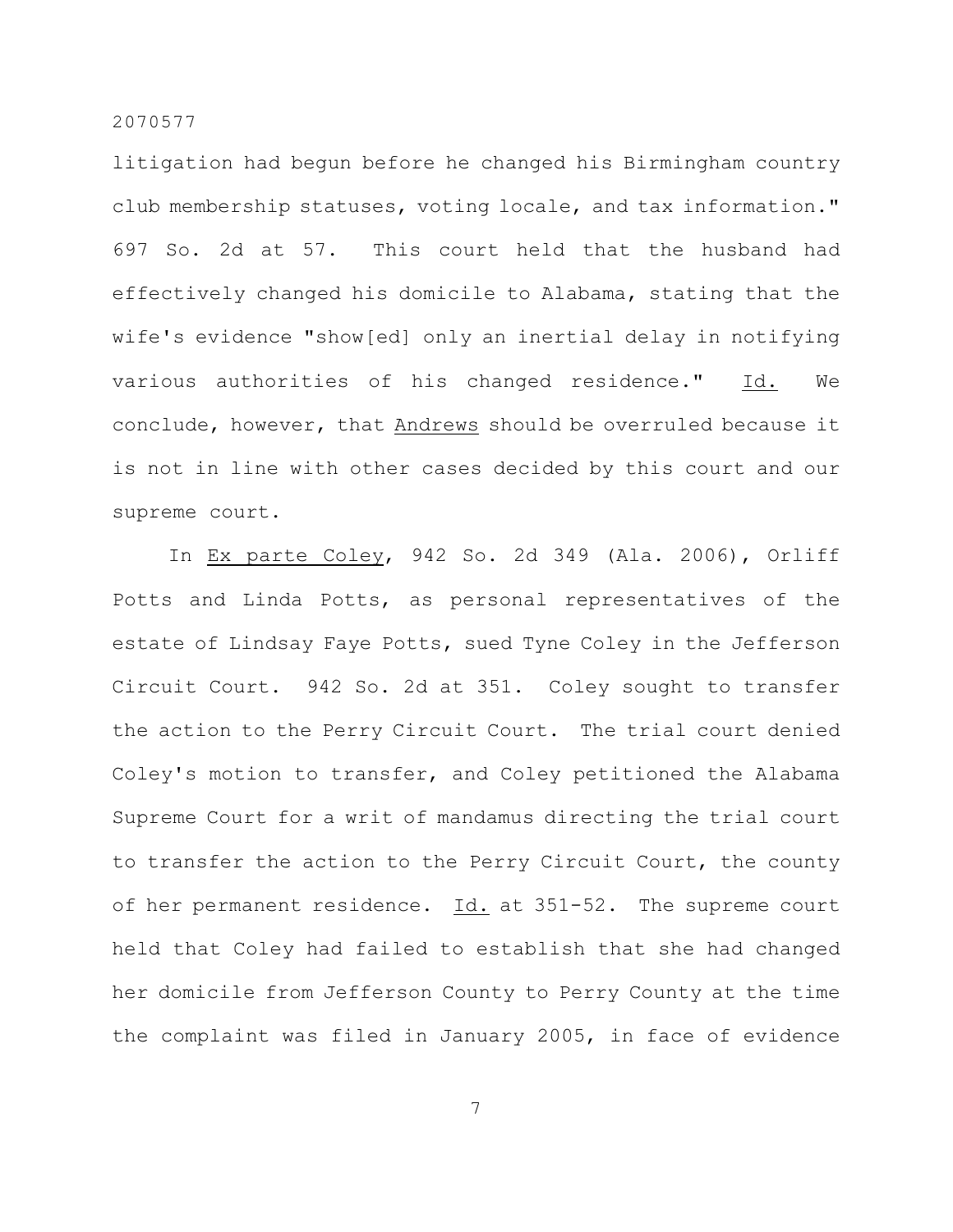"(1) that Coley was registered to vote in Jefferson County when this action was filed; (2) that Coley's bank accounts list[ed] her home address as being in Jefferson County; (3) that Coley represented to lenders that she was a resident of Jefferson County; (4) that Coley represented to the Internal Revenue Service and the Alabama Department of Revenue on her tax returns filed in April 2005 that she was a resident of Jefferson County; (5) that Coley represented to health-care providers that she was a resident of Jefferson County; (6) that Coley represented to the driver's license division of the State of Alabama that she resided in Jefferson County when she renewed her driver's license in October 2004; and (7) that Coley is a member of a church in Jefferson County."

942 So. 2d at 354 (footnote omitted). Further, in Whetstone v. State Department of Revenue, 434 So. 2d 796 (Ala. Civ. App. 1983), an income-tax case in which the taxpayers, the Whetstones, asserted that they had been residents in a foreign country, not residents of Alabama, during the relevant tax years, this court held that, although the Whetstones had resided in a foreign country during the relevant period, the parties had "substantial ties in Alabama ... including their children, property, and parents." 434 So. 2d at 797. Further, this court stated that it could not "ignore other indicia of domicile including Alabama voter registration, banking accounts in Alabama and church membership in an Alabama church during the years in question." Id. Based on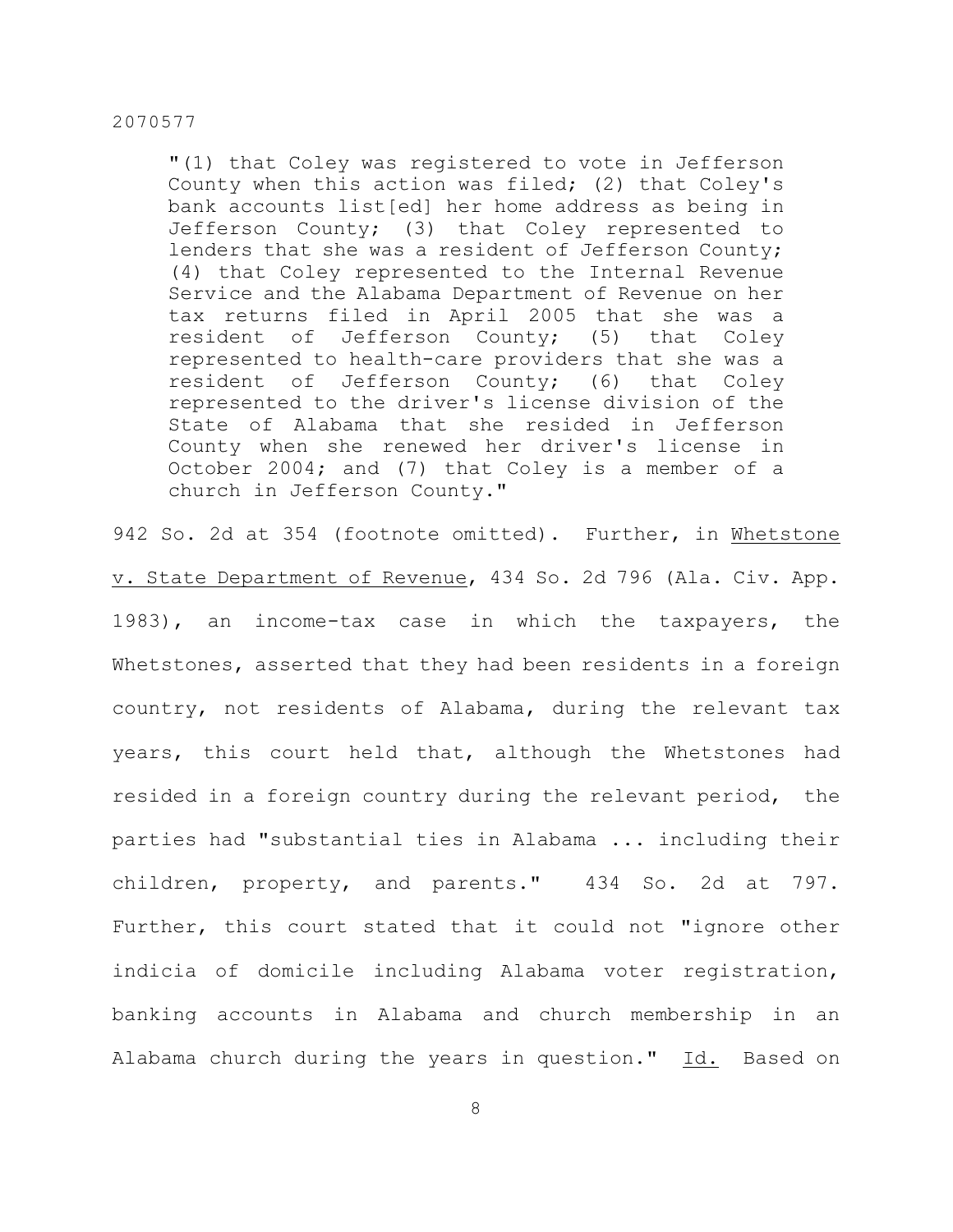that evidence, this court concluded that the Whetstones' actions "indicated an intent to remain [in the foreign country] at the most only until the husband retires." Id.

Similarly, in the present case, we conclude that the husband failed to prove that he had changed his domicile from Alabama to China. Although the husband had moved from Alabama to China, the husband had not demonstrated that, at the time the complaint for a divorce was filed, he intended to remain there permanently or for an indefinite length of time. At the time the complaint was filed, the husband continued to own property, including a house, in Alabama; he continued to claim the parties' Alabama house as his permanent residence on all official documents and on his federal and state income-tax returns; he maintained a current driver's license in Alabama; he was registered to vote in Alabama; he maintained bank accounts in Alabama; he had employees in Alabama; and he files taxes in Alabama. These facts indicate that the husband intended to return to Alabama, and, notably, the husband failed to attest otherwise.